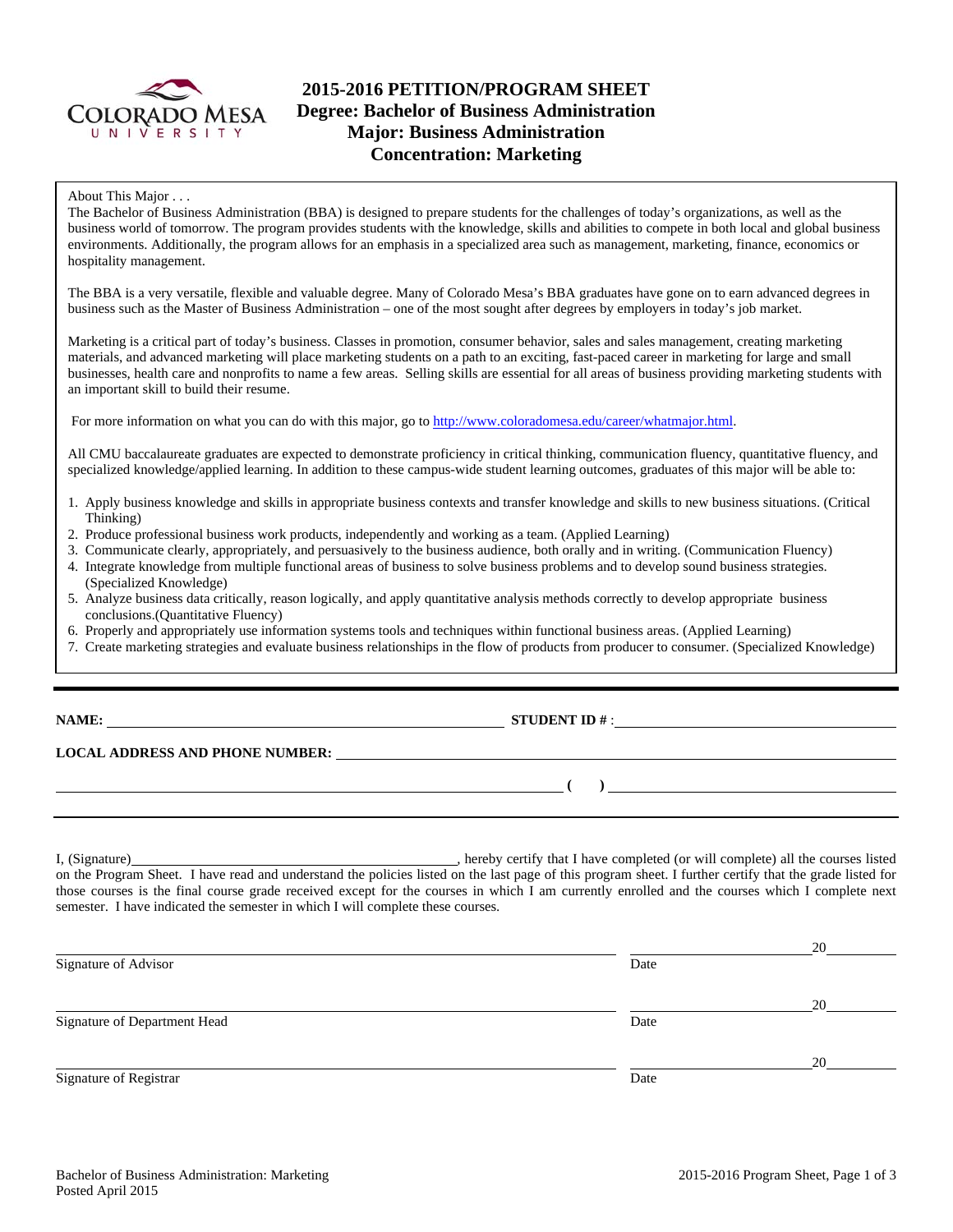### **DEGREE REQUIREMENTS:**

- 120 semester hours total (Students must complete a minimum of 30 of the last 60 hours of credit at CMU, with at least 15 semester hours in major discipline courses numbered 300 or higher).
- 40 upper division credits (A minimum of 15 taken at the 300-400 course levels within the major at CMU).
- 2.00 cumulative GPA or higher in all CMU coursework.
- 2.00 cumulative GPA or higher in coursework toward the major content area.
- Pre-collegiate courses (usually numbered below 100) cannot be used for graduation.
- When filling out the program sheet a course can be used only once.
- A student must follow the CMU graduation requirements either from 1) the program sheet for the major in effect at the time the student officially declares a major; or 2) a program sheet for the major approved for a year subsequent to the year during which the student officially declares the major and is approved for the student by the department head. Because a program may have requirements specific to the degree, the student should check with the faculty advisor for additional criteria. It is the student's responsibility to be aware of, and follow, all requirements for the degree being pursued. Any exceptions or substitutions must be approved by the student's faculty advisor and Department Head.
- Essential Learning Capstone should be completed between 45 and 75 hours.
- See the "Undergraduate Graduation Requirements" in the catalog for additional graduation information.

**ESSENTIAL LEARNING REQUIREMENTS** (31 semester hours) See the current catalog for a list of courses that fulfill the requirements below. If a course is an Essential Learning option and a requirement for your major, you must use it to fulfill the major requirement and make a different selection for the Essential Learning requirement.

|                                                                             |                         | <b>INIAINU JUL</b> | Organizational Denavior                                                       | $\mathcal{L}$                                                                                                                                                                                                                                                                                                                                                                                                                                       |
|-----------------------------------------------------------------------------|-------------------------|--------------------|-------------------------------------------------------------------------------|-----------------------------------------------------------------------------------------------------------------------------------------------------------------------------------------------------------------------------------------------------------------------------------------------------------------------------------------------------------------------------------------------------------------------------------------------------|
| Course No Title                                                             | Sem.hrs Grade Term/Trns | <b>HRMA 371</b>    | Human Resource Management 3                                                   | المستنقل المساري                                                                                                                                                                                                                                                                                                                                                                                                                                    |
|                                                                             |                         | <b>MANG 471</b>    | <b>Operations Management</b>                                                  | 3<br>$\frac{1}{2} \left( \frac{1}{2} \right) = \frac{1}{2} \left( \frac{1}{2} \right) = \frac{1}{2} \left( \frac{1}{2} \right) = \frac{1}{2} \left( \frac{1}{2} \right) = \frac{1}{2} \left( \frac{1}{2} \right) = \frac{1}{2} \left( \frac{1}{2} \right) = \frac{1}{2} \left( \frac{1}{2} \right) = \frac{1}{2} \left( \frac{1}{2} \right) = \frac{1}{2} \left( \frac{1}{2} \right) = \frac{1}{2} \left( \frac{1}{2} \right) = \frac{1}{2} \left($ |
| <b>English</b> (6 semester hours, must receive a grade of "C" or better and |                         | <b>MANG 491</b>    | <b>Business Strategy</b>                                                      | 3<br><b>Contract Contract Contract</b>                                                                                                                                                                                                                                                                                                                                                                                                              |
| must be completed by the time the student has 60 semester hours.)           |                         | <b>MARK 231</b>    | Principles of Marketing                                                       | 3                                                                                                                                                                                                                                                                                                                                                                                                                                                   |
| <b>ENGL 111</b><br><b>English Composition</b>                               | 3                       | <b>MARK 350</b>    | <b>Marketing Research</b>                                                     |                                                                                                                                                                                                                                                                                                                                                                                                                                                     |
| <b>English Composition</b><br><b>ENGL 112</b>                               | 3                       |                    | or CISB 341 Quantitative Decision Making 3                                    |                                                                                                                                                                                                                                                                                                                                                                                                                                                     |
|                                                                             |                         |                    | or MANG 341 Quantitative Decision Making 3                                    |                                                                                                                                                                                                                                                                                                                                                                                                                                                     |
| Math MATH 113 or higher (3 semester hours, must receive a grade of          |                         |                    |                                                                               |                                                                                                                                                                                                                                                                                                                                                                                                                                                     |
| "C" or better, must be completed by the time the student has 60 semester    |                         |                    | <b>Marketing Concentration Courses</b> (30 semester hours)                    |                                                                                                                                                                                                                                                                                                                                                                                                                                                     |
| hours.)                                                                     |                         |                    |                                                                               |                                                                                                                                                                                                                                                                                                                                                                                                                                                     |
| <b>MATH 113</b>                                                             | $4*$                    |                    | <b>Marketing Nucleus</b> (15 semester hours)                                  |                                                                                                                                                                                                                                                                                                                                                                                                                                                     |
| *3 credits apply to the Essential Learning requirements and 1 credit        |                         | <b>MARK 325</b>    | <b>Consumer Behavior</b>                                                      | 3                                                                                                                                                                                                                                                                                                                                                                                                                                                   |
| applies to elective credit                                                  |                         | <b>MARK 332</b>    | Promotion                                                                     | 3                                                                                                                                                                                                                                                                                                                                                                                                                                                   |
|                                                                             |                         | <b>MARK 335</b>    | Sales and Sales Management                                                    | 3                                                                                                                                                                                                                                                                                                                                                                                                                                                   |
| Humanities (3 semester hours)                                               |                         | <b>MARK 340</b>    | <b>Creating Marketing Materials</b>                                           | 3                                                                                                                                                                                                                                                                                                                                                                                                                                                   |
|                                                                             |                         | <b>MARK 432</b>    | <b>Advanced Marketing</b>                                                     | 3                                                                                                                                                                                                                                                                                                                                                                                                                                                   |
|                                                                             |                         |                    |                                                                               |                                                                                                                                                                                                                                                                                                                                                                                                                                                     |
| Social and Behavioral Sciences (6 semester hours)                           |                         |                    | <b>Concentration Electives</b> (15 semester hours) Choose 15 hours that       |                                                                                                                                                                                                                                                                                                                                                                                                                                                     |
| <b>ECON 201</b><br>Principles of Macroeconomics 3                           |                         |                    | complement the nucleus or choose the nucleus of a second                      |                                                                                                                                                                                                                                                                                                                                                                                                                                                     |
| Principles of Microeconomics 3<br><b>ECON 202</b>                           |                         |                    | Concentration. At least 1 hour must be upper division.                        |                                                                                                                                                                                                                                                                                                                                                                                                                                                     |
|                                                                             |                         |                    |                                                                               |                                                                                                                                                                                                                                                                                                                                                                                                                                                     |
| Natural Sciences (7 semester hours, one course must include a lab)          |                         |                    |                                                                               |                                                                                                                                                                                                                                                                                                                                                                                                                                                     |
|                                                                             |                         |                    |                                                                               |                                                                                                                                                                                                                                                                                                                                                                                                                                                     |
|                                                                             |                         |                    |                                                                               |                                                                                                                                                                                                                                                                                                                                                                                                                                                     |
|                                                                             |                         |                    |                                                                               |                                                                                                                                                                                                                                                                                                                                                                                                                                                     |
|                                                                             |                         |                    |                                                                               |                                                                                                                                                                                                                                                                                                                                                                                                                                                     |
| <b>History</b> (3 semester hours)                                           |                         |                    | <b>Electives</b> (2 semester hours of college level courses appearing on your |                                                                                                                                                                                                                                                                                                                                                                                                                                                     |
| <b>HIST</b>                                                                 |                         |                    | final transcript, not listed above to bring total semester hours to 120.)     |                                                                                                                                                                                                                                                                                                                                                                                                                                                     |
|                                                                             |                         |                    | *MATH 113 College Algebra                                                     |                                                                                                                                                                                                                                                                                                                                                                                                                                                     |
| <b>Fine Arts</b> (3 semester hours)                                         |                         |                    |                                                                               |                                                                                                                                                                                                                                                                                                                                                                                                                                                     |
|                                                                             |                         |                    |                                                                               |                                                                                                                                                                                                                                                                                                                                                                                                                                                     |
|                                                                             |                         |                    |                                                                               |                                                                                                                                                                                                                                                                                                                                                                                                                                                     |

Course No Title Sem.hrs Grade Term/Trns

#### **WELLNESS REQUIREMENT** *(2semester hours)*

|                 | KINE 100 Health and Wellness                                      |  |  |  |
|-----------------|-------------------------------------------------------------------|--|--|--|
| KINA 1          |                                                                   |  |  |  |
|                 |                                                                   |  |  |  |
|                 | <b>ESSENTIAL LEARNING CAPSTONE</b> (4 semester hours)             |  |  |  |
| <b>ESSL 290</b> | Maverick Milestone                                                |  |  |  |
|                 | (see English $&$ math pre-reqs) 3                                 |  |  |  |
| <b>ESSL 200</b> | Essential Speech (co-requisite) 1                                 |  |  |  |
|                 |                                                                   |  |  |  |
|                 | FOUNDATION COURSES (18 semester hours) These courses, plus        |  |  |  |
|                 | ECON 201 & 202 and Essential Learning English & Math requirements |  |  |  |
|                 | must be completed within the student's first 60 hours.            |  |  |  |
|                 | ACCT 201 Principles of Financial Acctg                            |  |  |  |
|                 |                                                                   |  |  |  |

| ACCT 202 | Principles of Managerial Acctg 3       |   |  |
|----------|----------------------------------------|---|--|
| BUGB 105 | Freshman Business Seminar              |   |  |
| BUGB 211 | <b>Business Communications</b>         |   |  |
| CISB 101 | Business Inform. Technology            |   |  |
|          | or CISB 205 Advanced Business Software | 3 |  |
|          | CISB 241 Intro to Business Analysis    |   |  |
|          | or STAT 241 Intro to Business Analysis | 3 |  |
|          |                                        |   |  |

### **BACHELOR OF BUSINESS ADMINISTRATION: MARKETING CONCENTRATION REQUIREMENTS** (63 semester hours)

### **Business Administration Core** (33 semester hours)

| <b>BUGB 349</b> | Legal Environment of Business 3            |   |  |
|-----------------|--------------------------------------------|---|--|
| <b>BUGB 401</b> | <b>International Business</b>              |   |  |
| <b>CISB 210</b> | Fundamentals of Info Systems               | 3 |  |
| <b>FINA 301</b> | <b>Managerial Finance</b>                  |   |  |
| <b>MANG 201</b> | Principles of Management                   | 3 |  |
| <b>MANG 301</b> | Organizational Behavior                    | 3 |  |
| <b>HRMA 371</b> | Human Resource Management 3                |   |  |
| <b>MANG 471</b> | <b>Operations Management</b>               |   |  |
| <b>MANG491</b>  | <b>Business Strategy</b>                   |   |  |
| <b>MARK 231</b> | Principles of Marketing                    |   |  |
| <b>MARK 350</b> | <b>Marketing Research</b>                  |   |  |
|                 | or CISB 341 Quantitative Decision Making   |   |  |
|                 | or MANG 341 Quantitative Decision Making 3 |   |  |

#### **Marketing Courses** (30 semester hours)

|                 | <b>Marketing Nucleus</b> (15 semester hours) |   |  |
|-----------------|----------------------------------------------|---|--|
|                 | MARK 325 Consumer Behavior                   | 3 |  |
| <b>MARK 332</b> | Promotion                                    |   |  |
|                 | MARK 335 Sales and Sales Management          | 3 |  |
| <b>MARK 340</b> | <b>Creating Marketing Materials</b>          | 3 |  |
|                 | MARK 432 Advanced Marketing                  |   |  |